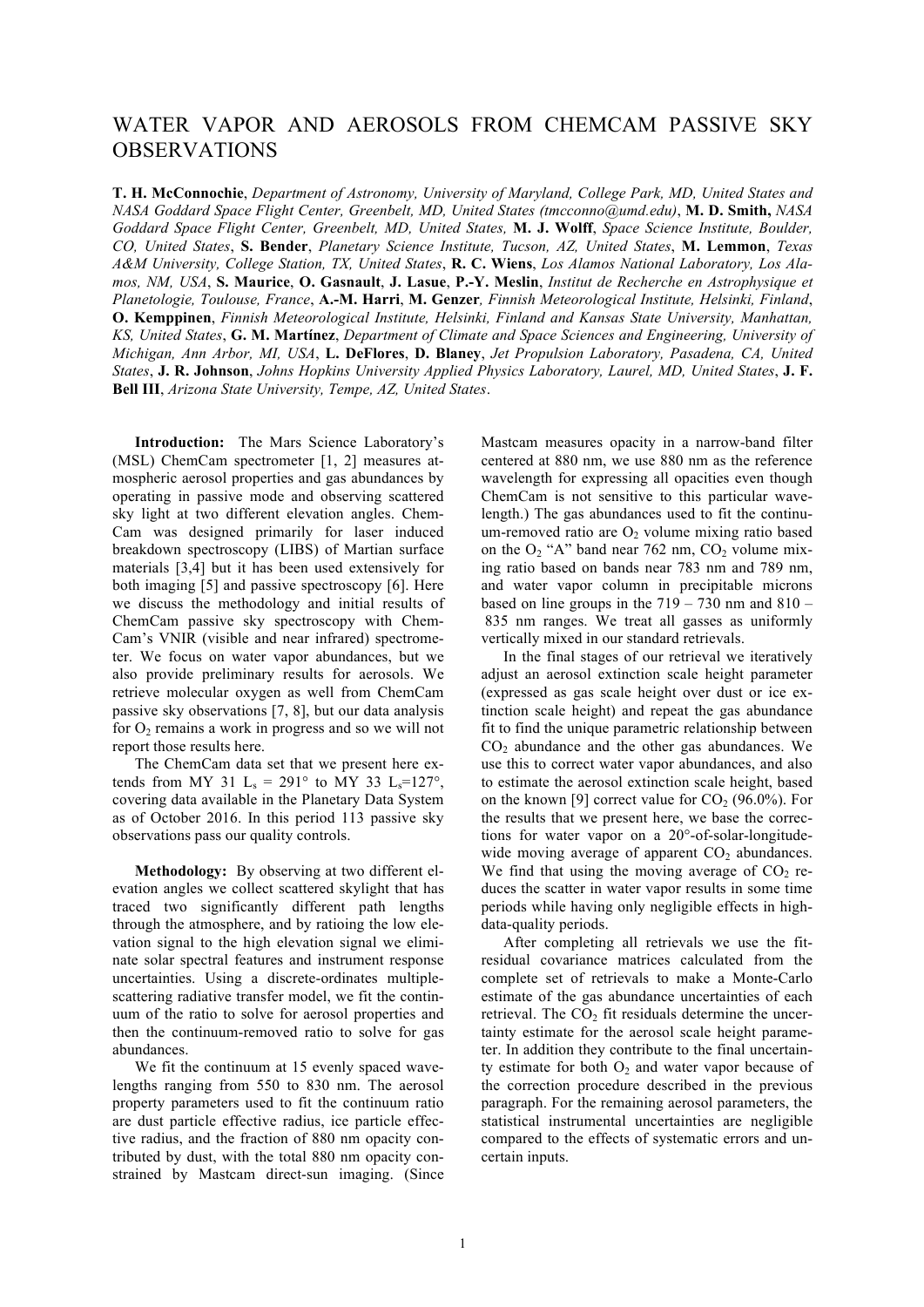**Water Vapor Results:** Our initial results give water vapor column abundances with a precision of +/- 0.6 precipitable microns. Sensitivity tests and analysis of water vapor results indicates that systematic errors are no larger than +/- 0.3 precipitable microns, except for the effects of deviations from the assumed uniformly-mixed vertical profile. For extreme cases, which are only plausible for the northern summer season, a condensation-level-limited vertical profile could cause our results to be positively biased by up to 22%.

Figures 1 and 2 show our results for water vapor in terms of precipitable water column for comparison with orbital data sets, and in terms of columnaveraged volume mixing ratio for comparison with MSL's Rover Environmental Monitoring Station humidity sensor (REMS-H) measurements [10], respectively. In both figures the ChemCam measurements are shown in black points with 1-σ errors bars. Also shown in both figures is a red line that is a representation of the CRISM-derived Gale-localized water vapor retrievals from Toigo et al. [11]. This line is their Fourier-analysis-based fit shown in their figure 15 (re-scaled to appropriate units of each figure) and contains only annual and semi-annual components. It was derived from data points spanning MY 28 through early MY31 and is based on the statistics of individual ~20-meter-scale CRISM pixels (cf. [11] section 4.2.2) within a  $136^{\circ} - 140^{\circ}$  East and 4° – 7° South box (A. Toigo, personal communication).

*Comparison to orbital data sets.* In Figure 1 we plot all Mars Years of the ChemCam water vapor on a single  $0^{\circ}$  – 360° x-axis and then add multiple versions of CRISM and Mars Global Surveyor (MGS) Thermal Emission Spectrometer (TES) water vapor



**Figure 1:** Water column from ChemCam passive sky (black squares) and from Toigo et al.'s [11] two-component fit to Gale-crater-localized CRISM lookup-table-based retrievals (red line) compared with various representations of CRISM and TES data sets. The details of these data sets are described in the text. All Mars years are plotted on the same x-axis. The ChemCam data plotted here is limited to results from 10:00 to 14:00 LTST. Water column is scaled to a 6.1 mb surface pressure. The two panels are identical except that some data sets are omitted from each panel for clarity.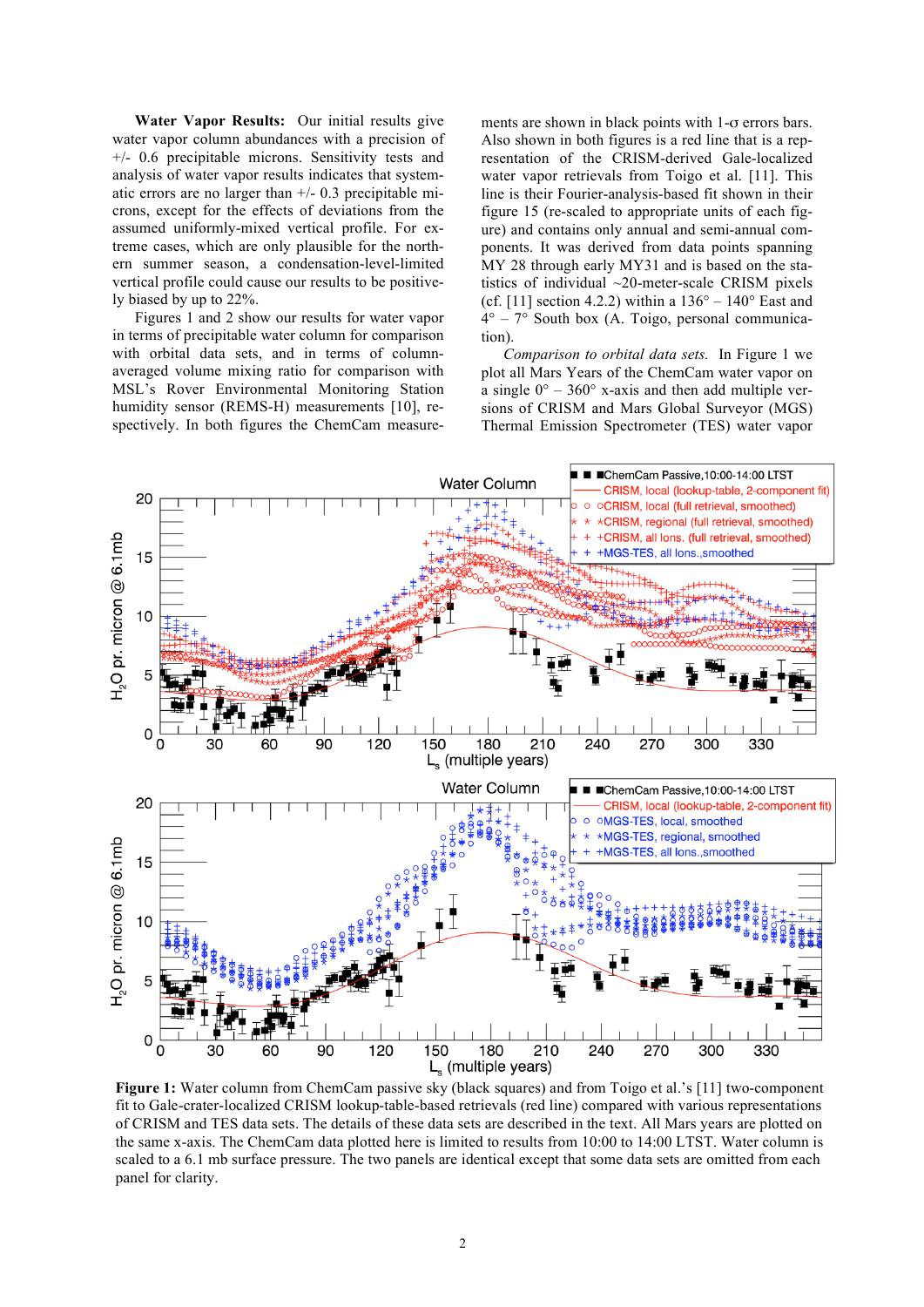column abundance data sets. The precipitable water column for all data sets in this figure is scaled to a 6.1 mb surface pressure. The TES data are the retrievals presented by Smith [12,13] except that they are the reprocessed version of those retrievals, which have updated  $H_2O$ -in- $CO_2$  line-broadening coefficients and which have been used in more recent inter-dataset comparisons such as Maltagliati et al. [14]. The CRISM data include results from the original CRISM "full" retrieval of Smith et al. [15] in addition to the Toigo et al. [11] two-Fouriercomponent fit. For both TES and the CRISM full retrieval we have smoothed the data sets with a 20° of Ls FWHM Gaussian-weighted moving average. For the CRISM retrievals we use only the first three Martian years of data because data points become relatively sparse after that. For purposes of comparison we define the "local" area of Gale crater to be the same latitude-longitude box used for the Toigo et al. [11] results. We also define a Gale crater "region" as  $120^\circ - 160^\circ$  East,  $0^\circ$  to  $10^\circ$  South, and an "all longitudes" zonal-average as  $0^{\circ}$  – 360° East, 0° to 10° South.

It may seem surprising that the Smith et al. [15] "full" retrieval CRISM results and the Toigo et al. [11] lookup-table-based CRISM results are substantially different. However the former data set is limited by a small sample size at the "local" scale because it consists of only one retrieval per CRISM image – from a 2x2km central region in each image [15]. Meanwhile the lookup retrieval approach of the latter data set provides computationally efficient retrievals of individual pixels but it can be modestly biased relative to the "full" retrieval on which it is based [11]. We believe that a combination of such a bias with a small-number-statistics effect can explain the CRISM results discrepancies, but clearly further CRISM data analysis is needed to take full advantage of ChemCam vs. CRISM water vapor comparisons. Pending such analysis it does appear that the local CRISM data is a fairly close match to the ChemCam results in both magnitude and overall seasonal pattern. Interestingly, MGS-TES data localized to Gale Crater shows substantially more water vapor than does ChemCam or (apparently) CRISM, but is well matched to CRISM at regional and zonal scales.

The ChemCam water vapor abundances show one peculiar seasonal feature that is not present in any of the orbital data sets, that being a distinct minimum period between  $L_s = 30^{\circ}$  and  $L_s = 70^{\circ}$  where the scaled-to-6.1 mb column abundances is in the  $1 -$ 2 precipitable micron range. A similar minimum *is* however present in upward-looking MER mini-TES water vapor retrievals [16].

*Comparison with REMS-H.* Figure 2 shows the full ~1.5 Martian Year span of the ChemCam data set in time order. For ChemCam and CRISM data on this plot, the column-averaged volume mixing ratio is found by simply dividing the mass of water vapor in the column (based on the retrieved value of precipitable microns) by the total atmospheric column mass (based on the REMS-measured surface pressure [17]) to find the column mass mixing ratio, and then multiplying by the ratio of molecular weights (=2.40) to give the volume mixing ratio. The column-averaged volume mixing ratio, in units of ppm, is thus related to the scaled-to-6.1-mb water column abundance, in units precipitable microns, by a constant factor of 14.54. (For mass mixing ratio the corresponding factor is 6.0.)

For Figure 2 the REMS-H relative humidity (RH) values are converted to mass mixing ratio using the saturation vapor pressure over ice at the REMS-H inlet temperature as described by Savijärvi et al. [18] and Martínez et al. [19], and then to volume mixing



**Figure 2:** Column-averaged volume mixing ratios from: ChemCam passive sky (black squares and triangles); Toigo et al.'s [11] two-component fit to Gale-crater-localized CRISM lookup-table-based retrievals (red line). The x-axis begins in Mars Year 31 and continues into Mars Year 33. Also plotted is the REMS-H-derived *in-situ* volume mixing ratio at the time of maximum relative humidity on each sol (dashed green line), which always occurs in the early morning before sunrise. Note that this REMS-H value cannot be directly compared to the other quantities plotted here because it has not been measured during daylight hours.